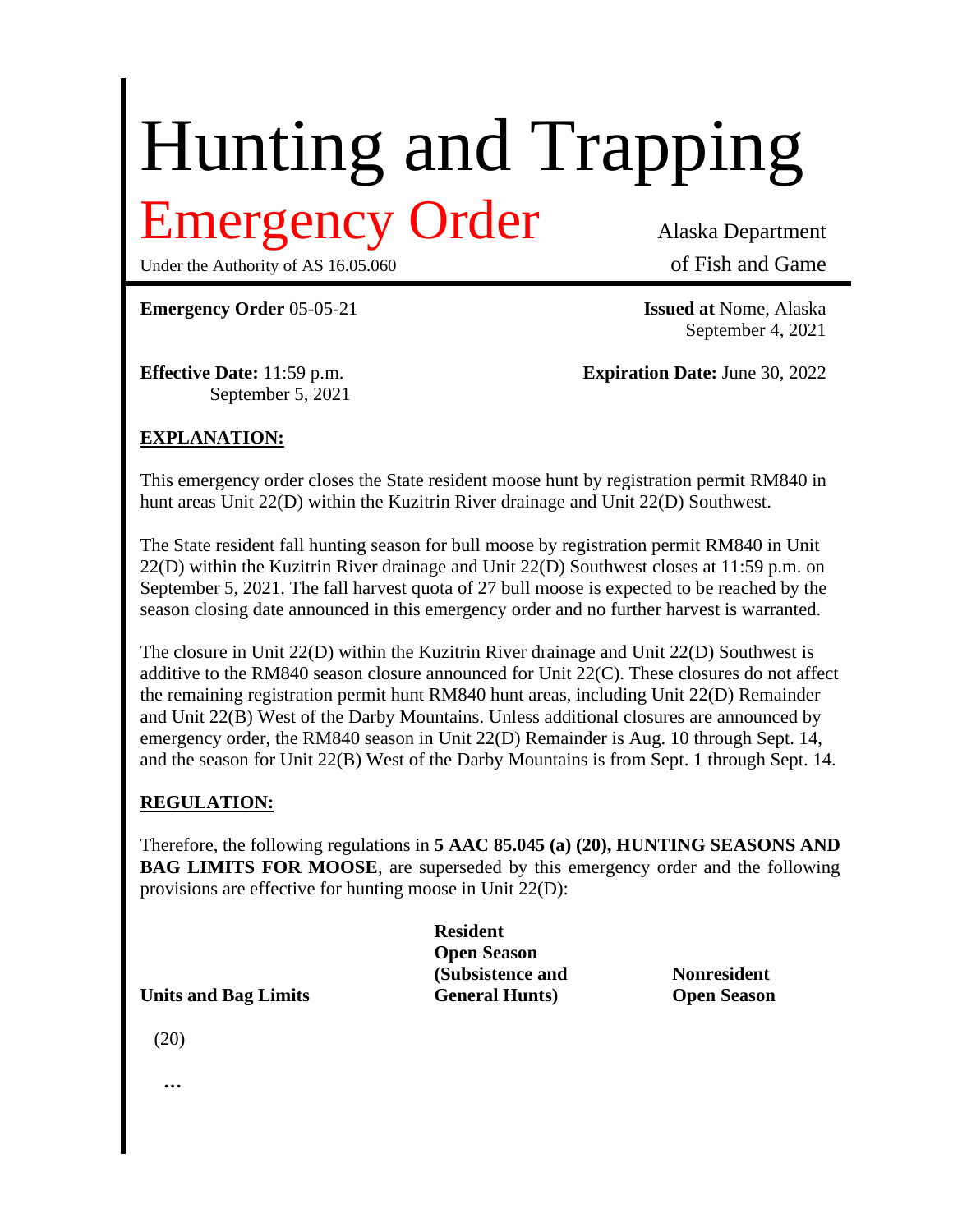Unit 22(D), that portion within the Kougarok, Kuzitrin, and Pilgrim River drainages RESIDENT HUNTERS: 1 bull by registration permit **Sept. 1 – Sept. 5** only; or 1 antlered bull by registration Jan. 1 – Jan. 31 permit only; during the period (To be announced) Jan. 1 **–** Jan. 31, a season may be announced by emergency order NONRESIDENT HUNTERS: No open season. Unit 22(D) Southwest, that portion west of the Tisuk River drainage, west of the west bank of the unnamed creek originating at the unit boundary opposite the headwaters of McAdam's Creek to its confluence with Canyon Creek, and west of the west bank of Canyon Creek to its confluence with Tuksuk Channel RESIDENT HUNTERS: 1 bull by registration **Sept. 1 – Sept. 5** permit only; or 1 antlered bull by registration Jan. 1 – Jan. 31 permit only; during the period (To be announced) Jan. 1 – Jan. 31, a season may be announced by emergency order NONRESIDENT HUNTERS: No open season. **…**

All other moose hunting regulations in Unit 22 remain unchanged by this emergency order.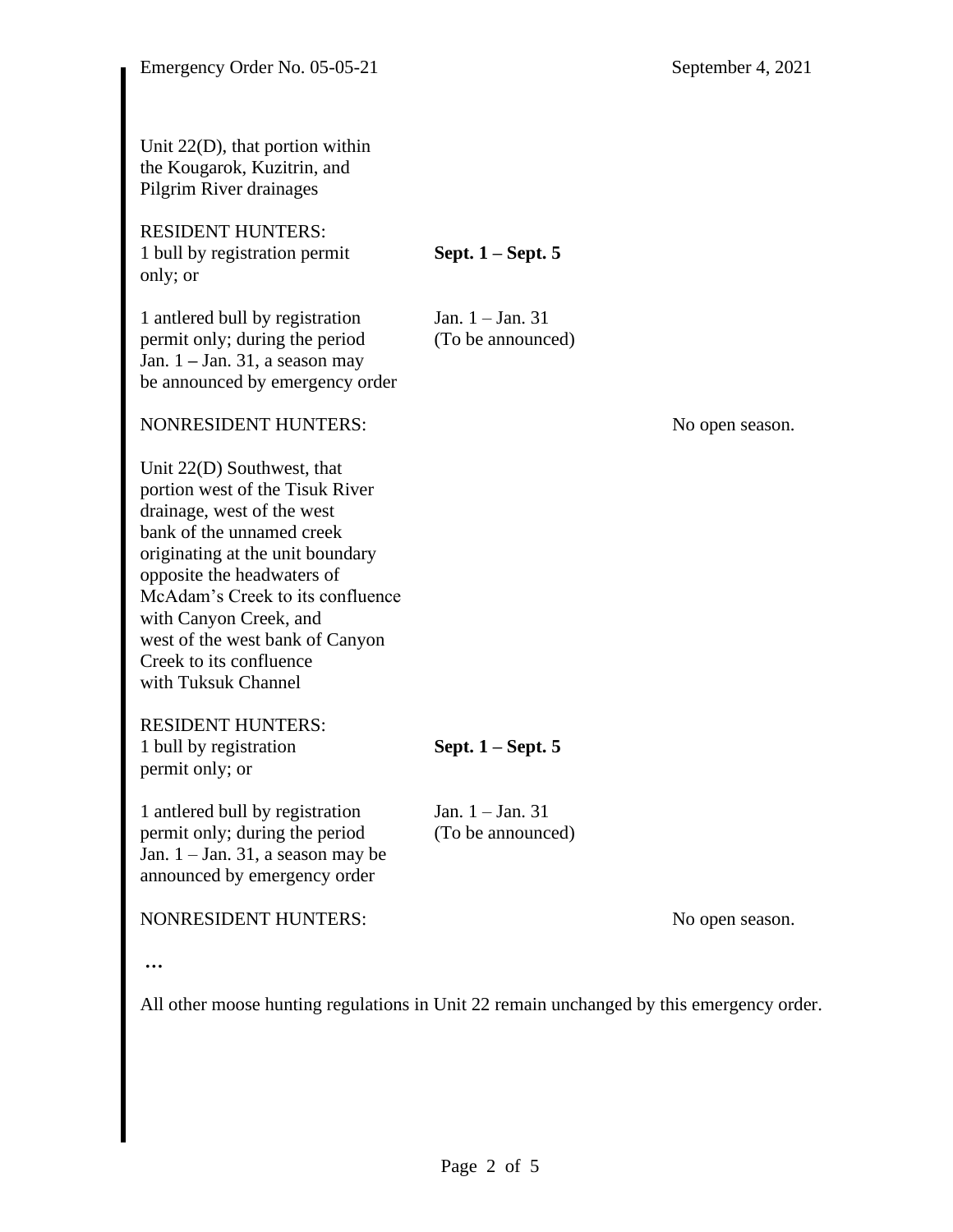Doug Vincent-Lang Commissioner

By delegation to:

Bill Dunker Area Biologist

## **JUSTIFICATION:**

The Alaska Board of Game established a registration moose hunt in Unit 22(D) within the Kuzitrin River drainage and Unit 22(D) Southwest. The management objective for the area is to maintain the fall post hunt composition at or above 30 bulls:100 cows. Fall moose composition surveys completed in November 2017 and 2019 resulted in 32 bulls:100 cows and 33 bulls:100 cows, respectively. For regulatory year 2021-2022, the department established a harvest quota of 27 bulls to maintain the bull:cow ratio at or above the management objective and prevent excessive bull harvest.

The fall harvest quota of 27 bull moose is expected to be reached by the season closing date announced in this emergency order and no further harvest is warranted.

#### **DISTRIBUTION:**

This Emergency Order is distributed to the recipients listed below. Copies are available from the Department of Fish and Game office in Nome.

- 1. Lieutenant Governor
- 2. Assistant Attorney General (Board of Game Liaison, Anchorage)
- 3. Commissioner, Department of Fish and Game
- 4. Division of Wildlife Conservation

**Director** Deputy Director Assistant Director Regional Supervisors Regulation Coordination Team Area Offices Statewide Information Management Section, Anchorage, Douglas, Juneau Public Communication/Information, Anchorage, Fairbanks Federal Subsistence Liaison 5. Division of Boards

Boards Support Section, Executive Director Field Offices: Dillingham, Kotzebue Fish and Game Advisory Committees, Chair Unit 22 AC, Northern Norton Sound Unit 22 AC, Southern Norton Sound

6. Division of Subsistence Assistant Director Program Director, Fairbanks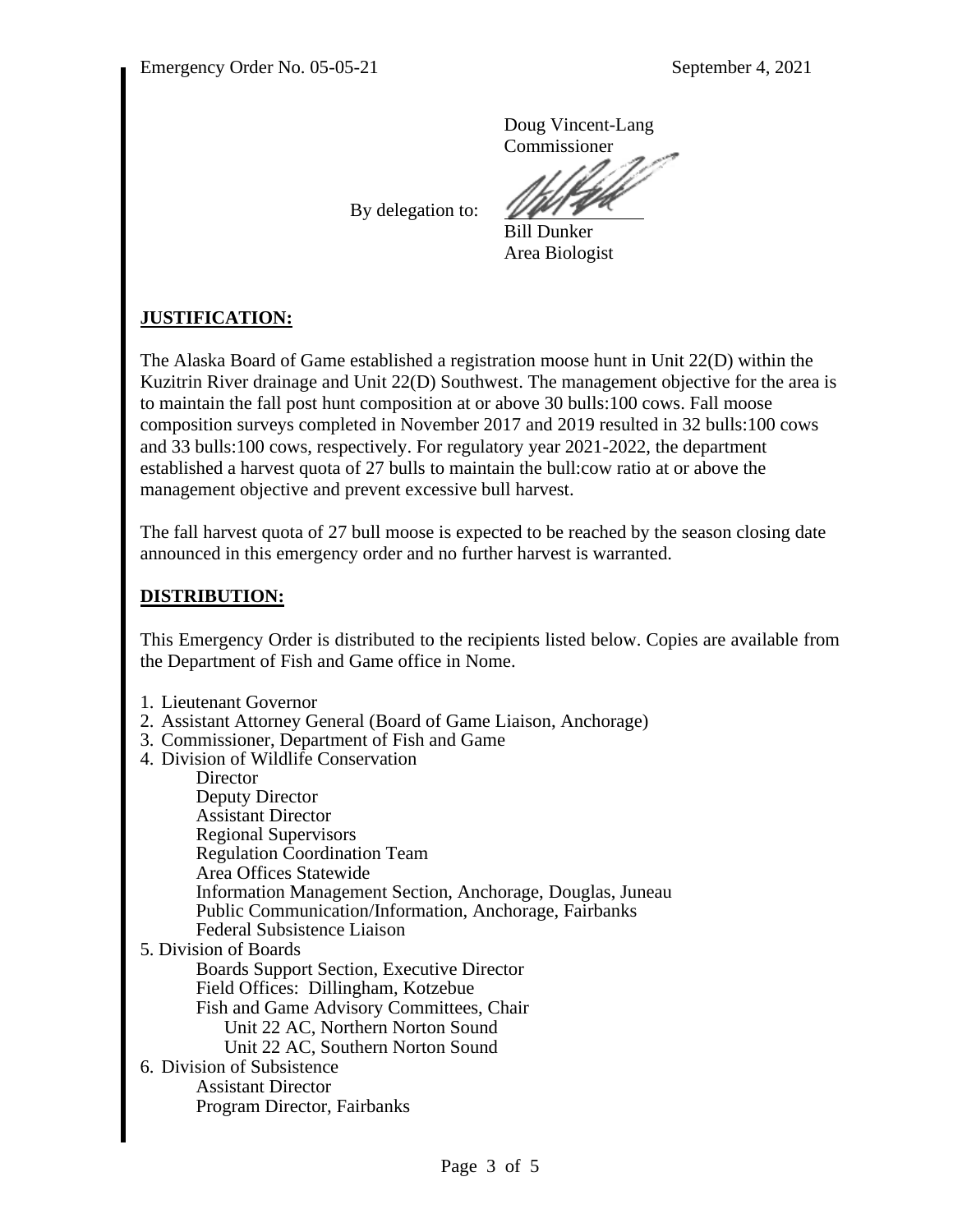Field Offices: Fairbanks, Kotzebue 7. Public Communications Section, Juneau 8. Department of Public Safety, Alaska Wildlife Troopers **Director** Detachment Commander C Detachment, Western D Detachment, Northern Field Offices: Unit 22: Nome Unit 23: Kotzebue 9. U. S. Department of the Interior Bureau of Land Management BLM, State Director BLM, Anchorage District Unit 18/22 Anchorage, Mgr. Unit 18/22 Anchorage, Subsistence Unit 18/22 Anchorage, Wildlife BLM, Fairbanks District Unit 22/23 Central Yukon, Mgr Unit 22/23 Central Yukon, Wildlife Fish and Wildlife Service FWS, Regional Director FWS, Office of Federal Subsistence Management FWS, OSM Regional Advisory Councils, Coordinators FWS RAC Unit 22, Seward Peninsula FWS, Refuges FWS, Selawik NWR, Refuge Mgr. FWS, Togiak NWR, Refuge Mgr. FWS, Yukon Delta NWR, Refuge Mgr. FWS, Law Enforcement, Nome National Park Service NPS, Regional Director NPS, Subsistence NPS, Park Unit, Superintendent Bering Land Bridge, Nome 10. Clerk of the Court or Magistrate Unit 22: Nome 11. I.R.A./Traditional Village Councils/Regional Native Corporations Unit 22 Bering Straits Native Corporation Kawerak, Inc., Natural Resources Department Kawerak, Inc., Reindeer Herders Association Kawerak, Inc., Subsistence Director Sitnasuak Native Corporation Brevig Mission Council Elim Golovin Koyuk Mary's Igloo Nome Shaktoolik Shishmaref Solomon Stebbins St. Michael Teller Unalakleet Wales White Mountain